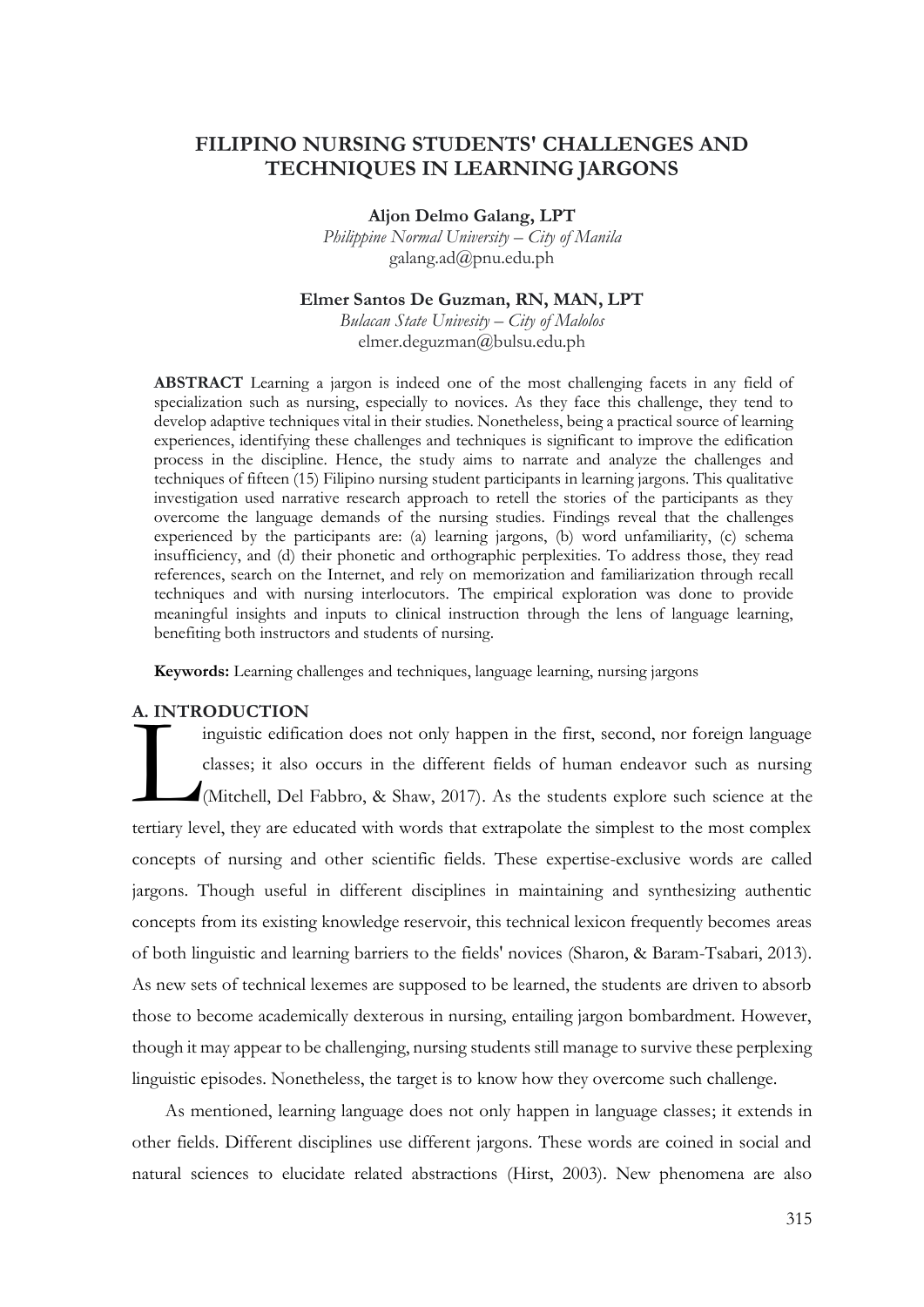explained based on the existing technical terms. This leads to the realization of language creativity (Bell, 2012). This is a linguistic particularly morphological phenomenon in which new words are formed out of the existing words. For instance, in the exigency of describing a medical condition in which there is an increased level of sodium in the blood, the words 'hyper' (increase), 'natr' (sodium), and 'emia' (blood) are combined to form 'hypernatremia'. In medicine, as varied conditions occur, the need to capture those in words increases (Henry, Zaner, & Dittus, 2007). Hence, the nursing lexical reservoir expands. While this happens, nursing students are affected since they need to learn more technical terms, increasing the learning challenge level. However challenging it may seem, students still manage to go through this process.

In such cases, studying learning adaptation patterns is indeed vital (Mendoza-Nápoles, 2020). When nursing students involve themselves in the process learning, they develop coping mechanisms helpful to accomplish the targets of the curriculum and instruction. Aware and unaware of learning techniques, they find ways to overcome the challenges of learning, including jargon bombardment. Examples of such techniques are heavy memorization with mnemonics, analysis of morphemic structure, and context clues. Heavy memorization is indeed one of the techniques to make one's word bank updated and expanding (Khamees, 2016). This allows learners to remember jargons with their book-verbatim or keyword definitions. This goes with mnemonics. These are creative, more often than not personal way of remembering numerous related words (González, Goñi-Artola, & Campos, 2020). They may be in the form of acronyms and sentences. For example in management of asthma, the acronym ASTHMA is used to recall Adrenergic, Steroids, Theophylline, Hydration (IV), Mask O2, Anticholinergics. Furthermore, in remembering the cranial nerves such as olfactory, optic, oculomotor, trochlear, trigeminal, abducens, facial, vestibulocochlear, glossopharynx, vagus, accessory, and hypoglossal in sequence when they are explored from the nose to the glottis, the sentence "Only Overgrown Orangutans Try To Aggravate Fat Vagrants Getting Vodka And Hamburgers" is commonly used. Another one is analysis of morphemic structure. This technique requires heavy memorization since it is impossible to analyze the words without knowing the meaning of individual Greco-Latin morphemes (Pookcharoen, 2007). Once they develop a strong morpholexical foundation, understanding complex jargon formation becomes possible. The third is context clues. Since words appear in references used with other commonplace words, the students in language classes are able to identify their meanings.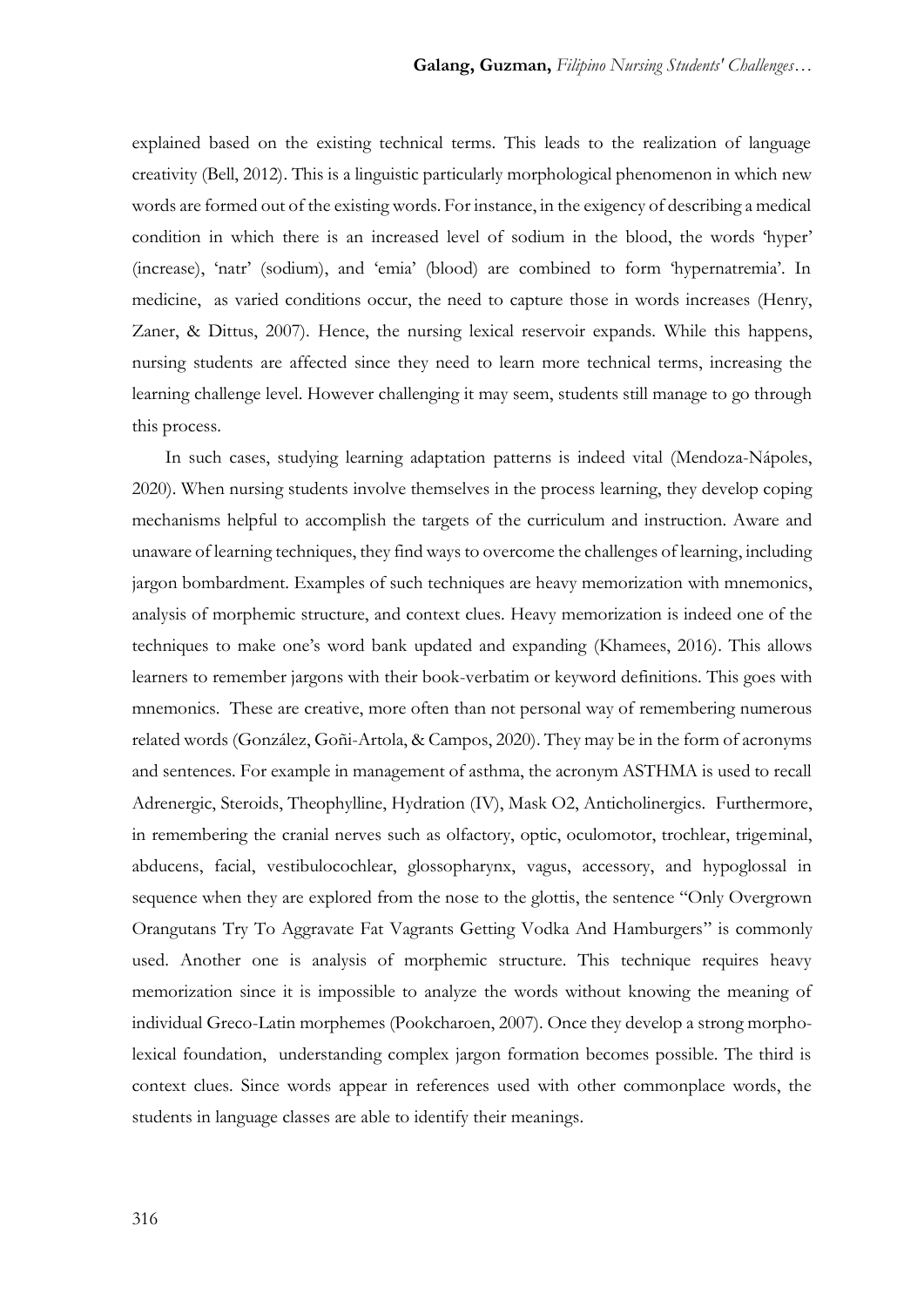#### **B. REVIEW OF LITERATURE**

Heavy memorization and mnemonics are indeed commonly used in learning unfamiliar words in any languages. In fact, this is usually of great value in foreign languages especially when the target languages are not of the same linguistic family as that of learners' mother tongue. Word memorization is challenging because this requires sharp memory. This becomes problematic when learners are poor at memorizing. However, it can be aided with note-taking. A Baconian notion highlights that if an individual easily forgets, one needs to be good at writing at least. Furthermore, as mentioned, using mnemonics is very useful to learners to increase retention and recall when there is a need to pull out unfamiliar or hifalutin words such as jargons.

In learning nursing jargons, memorization along with mnemonics is indeed evident. Nursing students primarily rely on memorization. They see it as a way to overcome the challenge of learning jargons. The habit of jotting down notes creates a way of journaling technical term entries. Mnemonics are also helpful to the students since they serve as creative tools to recall field-related jargons.

A morphemic analysis is a technique in language learning used to decipher word meaning by analyzing the lexeme's parts. The base, root words, and affixes are examined to identify the meaning of the formed words. However, as mentioned, this technique is also dependent of the heavy memorization. It may be challenging especially to those learners who have limited lexical reservoir. Nonetheless, this is an edge to advance learners as it is easier for them to identify new words as they know sufficient lexemes. Among nursing students, this technique is practiced. Once they know the meaning of jargons' morphemes, it becomes easier for them to decipher the definitions of these words.

Another one is context clues. In learning reading, one of the things to remember is to make use of what words surround the unfamiliar word to know the meaning. As such word is placed with commonplace ones, the learner is guided as he or she reads the text at hand. In fact, this technique is usually included in reading skill improvement classes. This is believed to improve the reading comprehension skills of learners. The same as the first two presented techniques, this is used by nursing students to enhance their ability to understand jargons.

Moreover, it must be noted that learning jargons is indeed important to nursing students. As highlighted, this allows them to understand the complexities of their fields. The jargon lexical insufficiency can lead to comprehension incompetence that may entail the inability to perform nursing tasks appropriately expected of them. Thus, this must be addressed in the instruction. Nonethless, this concern about nursing students and jargon learning is not highlighted even it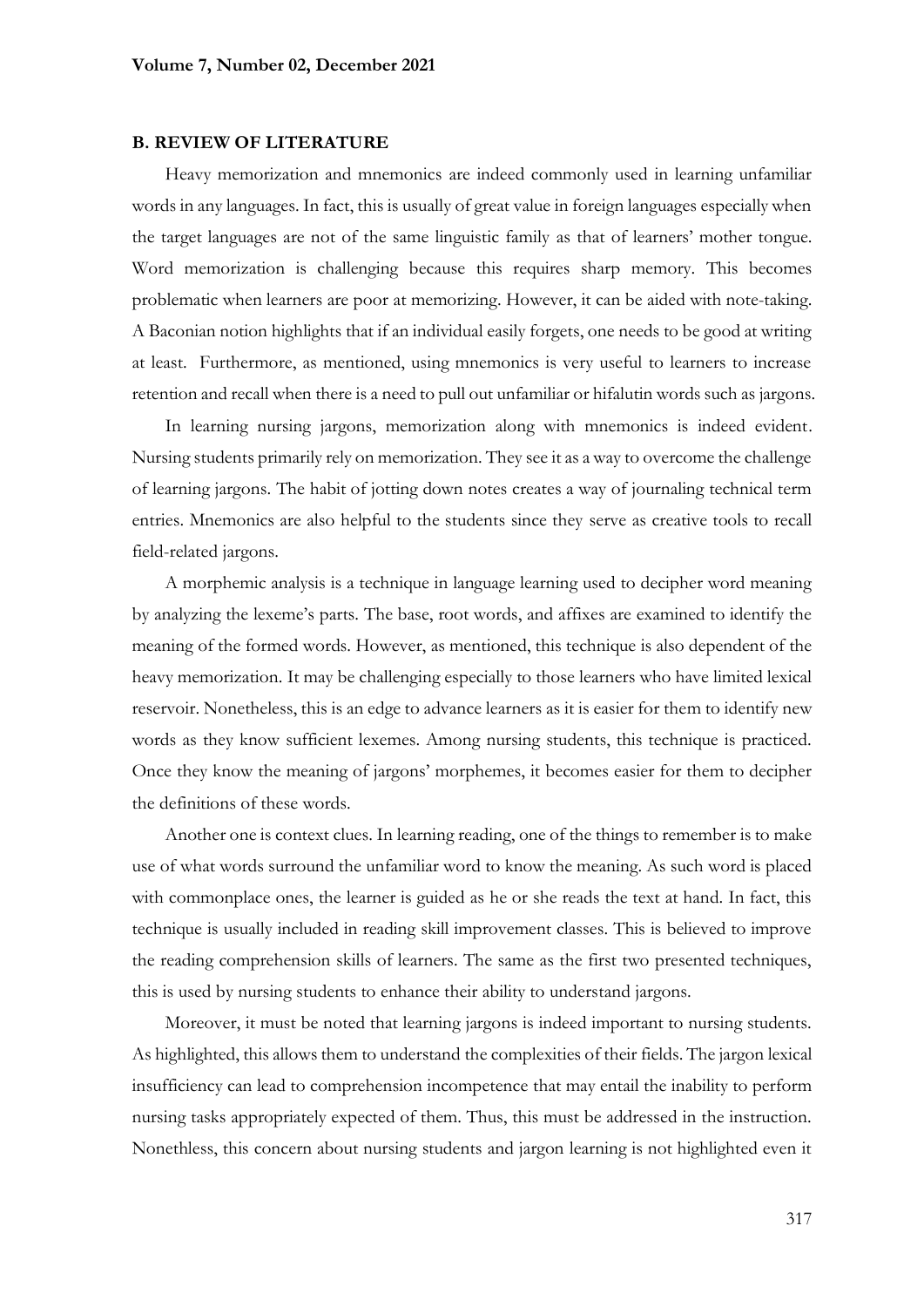is necessary in the program. However, there are studies in which nurses and/or nursing students' language ability is emphasized.

In an Australian study, the performance of nursing students in the International English Language Testing System (IELTS) and Occupational English Test (OET) was investigated. The study was conducted to the two language tests in Australia. This also examined the relationship between the educational background and language proficiency of the test taker nurses (Müller, 2016).

Furthermore, in an American study, the ability of the nursing students to deal with Latino patients was checked considering their communication skills and Latino culture comfortability. This study aimed to provide inputs to improve patient care (Sherrill & Mayo, 2014). In another study conducted in the United States, a study claims that nurse educators need to provide programs that will hone culturally and linguistically diverse (CALD) nurses. This is to address the apparent growing multicultural population in the country (Fuller, 2013). Moreover, an empirical investigation was conducted among Mexican-Amerivan nursing students. The study explored their language proficiency and academic performance mediated by academic networks. In such exploration, it was found out that English language proficiency was not significant in academic performance, but their network was (Torregosa et al., 2015).

Lastly, in another study conducted in Australia, a workshop on English as a second language was implemented among nursing students. It targeted the students' writing skills. Eventually, this program was evaluated and found out that it effectively improved their writing skills the same as their Australian counterparts (Salamonson et al., 2010).

In the previous studies reviewed, there has been no study conducted concerning the challenges that nursing students face in learning jargons and how they overcome such challenges. Hence, this study aims to narrate the challenges and techniques of the nursing student participants in learning jargons. This investigation seeks to answer the questions: (a) What are the challenges encountered by nursing student participants in learning jargons? (b) How do they overcome these challenges?

This investigation is done to provide insights to clinical instructors and nursing students on how these challenging words may be learned better as the experiences of the participants are considered.

### **C. METHOD**

This qualitative study used the narrative research approach to re-tell the participants' special episodes in taking nursing subjects as they faced challenges in learning jargons and used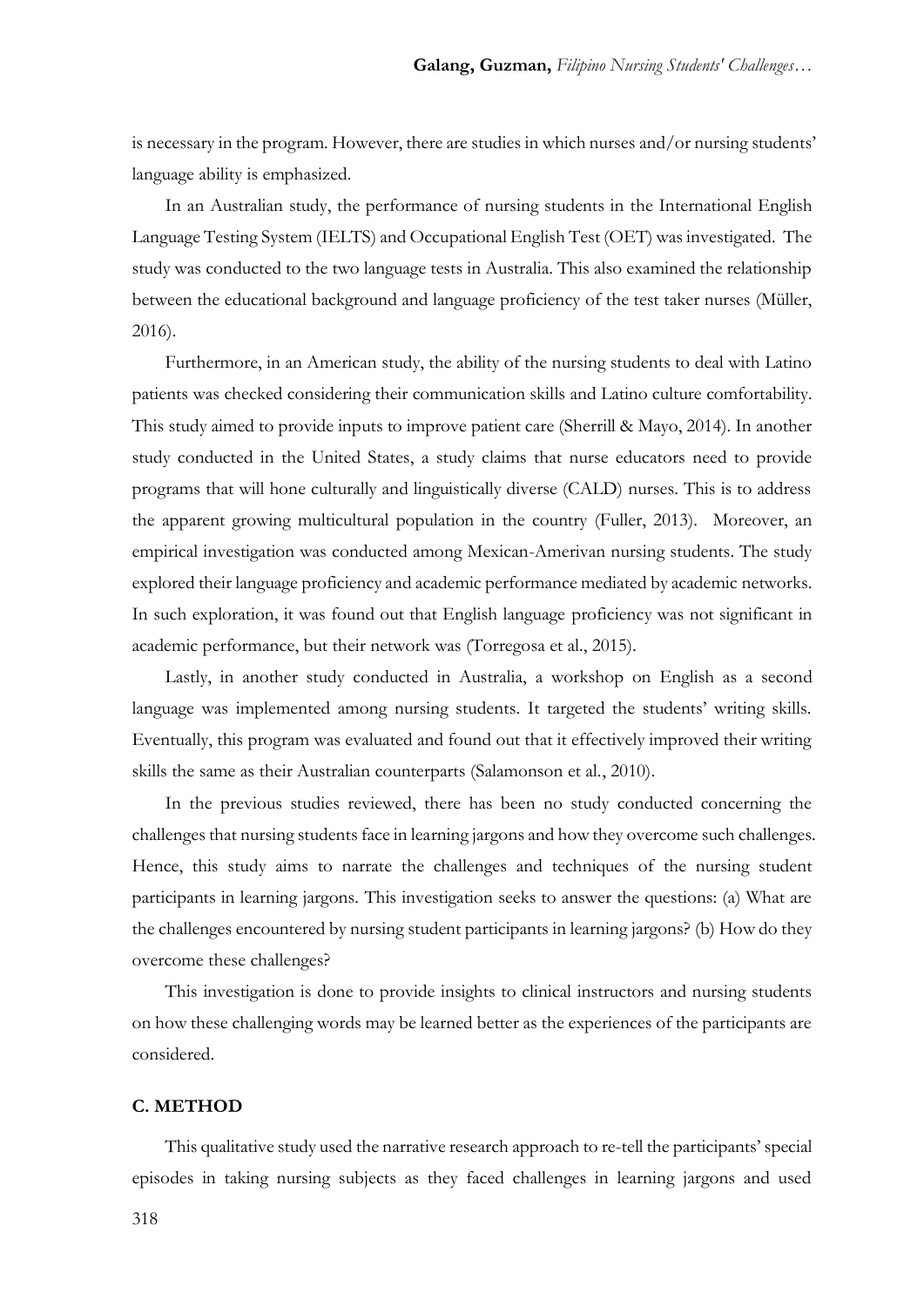#### **Volume 7, Number 02, December 2021**

techniques to overcome such struggles. This research method was employed in his study as the process aims to capture specific realities of specialized language learning among nursing students. Narrative research is utilized when the study pursues to re-story the important and/or learning events in individuals' lives, insightful to a field of study (Creswell, 2012).

Furthermore, the investigation used the purposive sampling technique as it targeted nursing students. Purposive sampling is used when there are inclusive criteria to be satisfied in participant selection (Fraenkel, & Wallen, 2009). There were fifteen (15) Filipino nursing student participants chosen from different levels. Five (5) were chosen from each level, from first to third-year level. During the conduct of the study, there was no participants from the fourth or last year level due to additional two years in basic education.

The narratives of the participants were gathered through an online questionnaire. The story responses were eventually analyzed, coded, and arranged into themes. Member checking was also done to ensure that the data were re-storied appropriately. Out of the themes, the challenges and techniques in learning jargons are identified.

### **D. FINDINGS AND DISCUSSION**

This section of the study presents the themes that emerged from the nursing student participants' stories of challenges and techniques in learning jargons. Each theme highlights the episodes of leaning technical such as the challenges in understanding jargons, unfamiliarity, schema insufficiency, and their phonetic and orthographic perplexities, and their techniques such as reading references, searching on the Internet, and memorization and familiarization through recall techniques and with nursing interlocutors.

### **Challenge 1: Understanding Jargons**

Understanding is indispensable in learning. Failure to understand the concepts of a target lesson entails failure to achieve the optimal learning. Jargons are indeed vital in describing medical conditions needed to improve the field, concretely in broadening of nursing knowledge, skill and patient care. However, as much as these technical words help, they can also hinder learning the existing indispensable concepts in nursing (Willoughby, Johnson, & Sterman, 2020). As the participants confirm, understanding these words is challenge for them to overcome. In fact, this is what Participant 1 said.

*"It's difficult to understand every jargons in nursing subjects especially if you haven't read enough. It is challenging for me as a first year nursing student to understand those jargons used in our*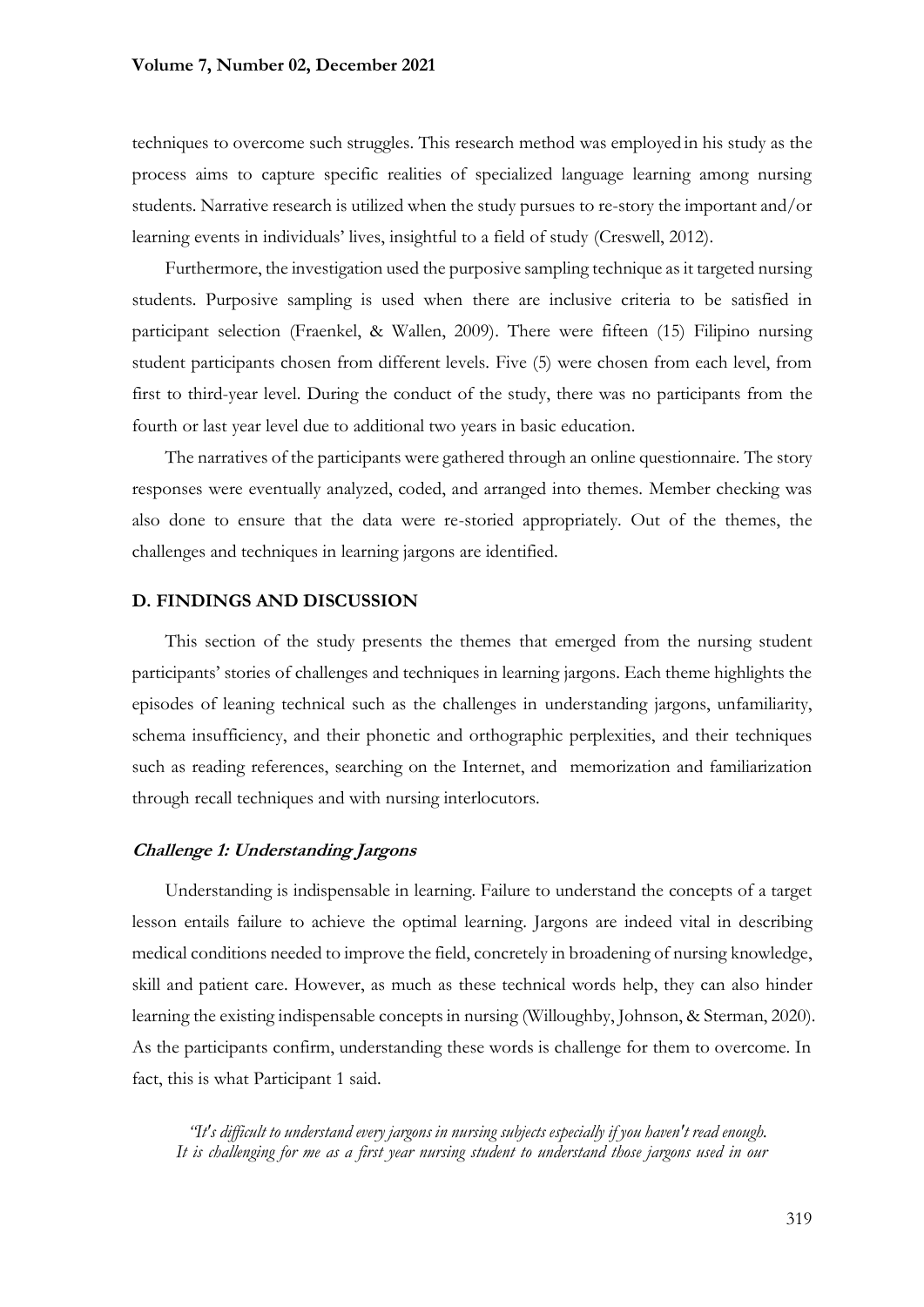*discussions because I got easily overwhelmed with all the unfamiliar words and also I am still not able to memorize and understand all of them in sit (Participant 1, Excerpt 1)."*

Participant 1 also added that these words are intimidating and difficult for a first-year nursing student to deal with especially, during discussions. This language alienation immediately defeats the learners' confidence in learning the subject matter and forces them to memorize intensively (Fushino, 2010). As Participant 2 mentioned, there are numerous jargons to learn in physiology and anatomy as the human body is very complex that its subparts must be labeled and understood. The participant narrated, "As a first-yea, I find it hard to understand terms only used in the medical field. There are terms that I have to search for when discussed especially, in anatomy and physiology (Excerpt 2)."

Even Participants 4 and 13 agreed that understanding jargons is difficult. In fact, the two even believed that having less knowledge of the terms can lower the level of confidence of the students especially, in the first-year level and even in higher levels. Questioning one's self if one understands the word is also the result of such perplexity.

*"Jargon for me as a freshman is difficult to understand since these are usually a specialized vocabulary that will only understood by experiencing it or through studying. Thus, when I first encountered various medical terms on which I'm not familiar with I felt confused because I do not know if I comprehend it right (Participant 4, Excerpt 3)."*

*"Some jargons are difficult to understand especially when communicating with other students in lower levels because some of them may not know the meaning of the jargons being used by the higher level as well as the higher levels with their professors (Participant 13, Excerpt 4)*."

Furthermore, Participant 3 confirmed that some familiar words can be encountered in studying nursing subjects as they may be in daily mainstream conversations. Hence, they can promptly be learned, but it is a struggle to fully grasp their meaning. Hence, the participant resorts to tedious researching of the words and their definitions.

*"Most of the words are unfamiliar and although I already heard of some terms, I still do not fully understand them. There are many times where I would need to search the definition on Google amidst discussion so I can keep up with it (Participant 3, Excerpt 5)."*

In the Philippines universities and colleges, nursing programs are primarily taught in English. Thus, if the learner is not good at he language, he or she may find studying the courses challenging. Since jargons are extrapolated in English, the learning struggle intensifies. In fact, Participant 7 highlighted that English is her waterloo. Hence, when the instructor discusses the lessons in which jargons are used, she finds it difficult to understand the key concepts well. The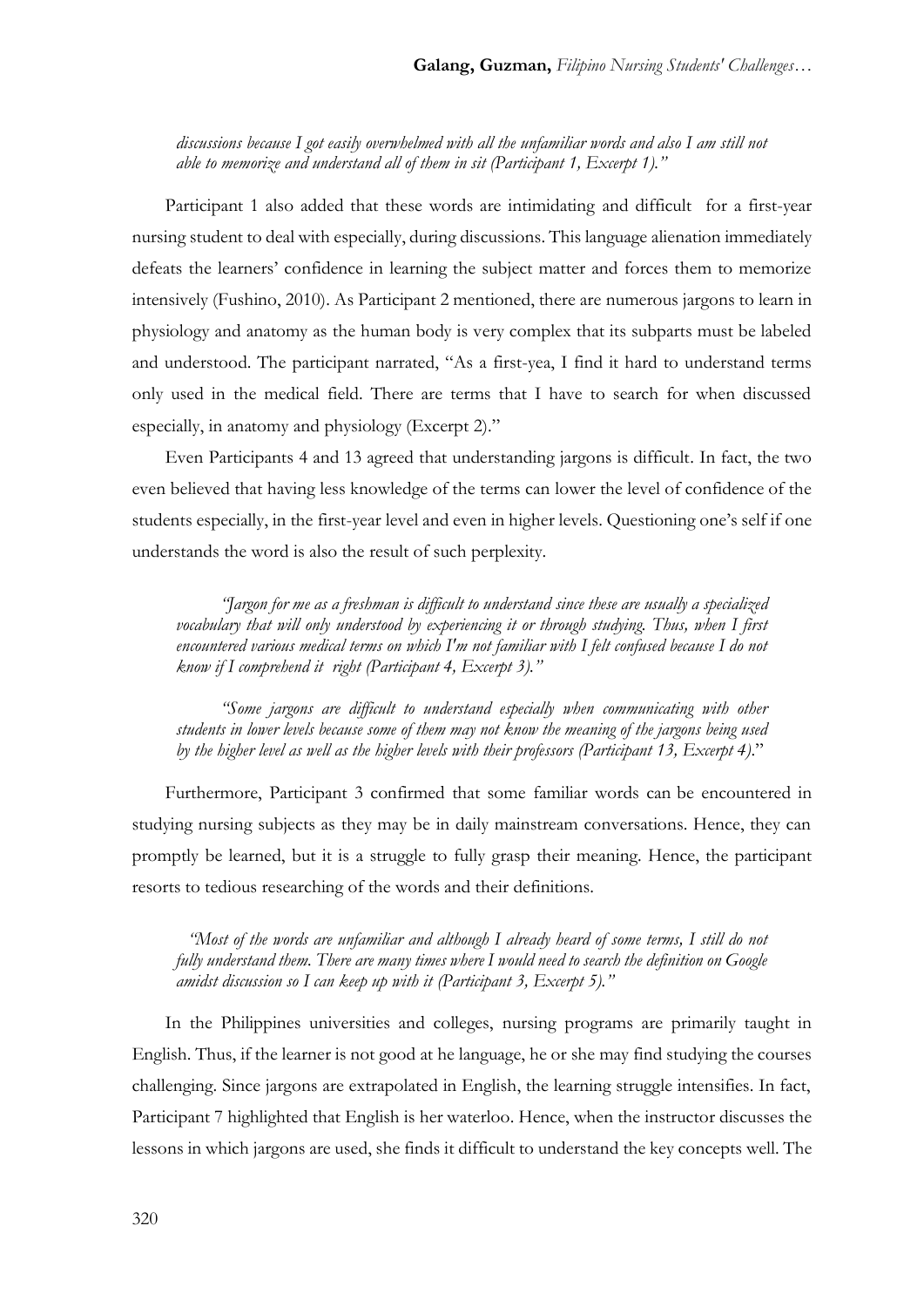participant said, "I'm not good in English generally. The clinical instructor often used medical terms in teaching their lessons. So I find it hard to understand those words (Excerpt 6)."

In other words, these participants observe that understanding jargons, though vital to learn the nursing courses, is challenging. As revealed, they struggle and exert a lot of effort to learn these jargons as they know the importance of these words in their field of specialization.

### **Challenge 2: Jargon Unfamiliarity and Lack of Schemata**

It is indeed apparent that familiarity is necessary for anguage learning. If the words are familiar to the ears of the learners, they are most likely easier to learn especially, those in the language mainstream (Brouwer, 2012). Nonetheless, it is going to be hard for the learners to count in the words in their lexicon if the words are too hifalutin to them. This is true among the nursing student participants. The unfamiliarity of words is indeed a challenge to them. In fact, Participant 4 said, "Unfamiliarity is one of the challenges I encountered in learning jargons. Sometimes, some words and phrases are very unfamiliar to me that it is hard to remember and understand (Excerpt 7)." This also claim is made by Participant 3. She further elucidated that unfamiliarity was her problem as there was a misalignment between her senior high school strand and nursing. Hence, she was unfamiliar with nursing jargons.

"*Learning jargons is quite hard for me especially because I did not take STEM strand on SHS (Senior High School). Instead, I took ICT (Information Communication Technology) and the terms we use there are completely different from the jargons in nursing. Most of the words are unfamiliar and although I already heard of some terms, I still do not fully understand them (Participant 3, Excerpt 8)."* 

Moreover, as jargons are unfamiliar to the learners, this may entail that they cannot use them to understand wider contexts. These words are the fundamental elements to grasp a simple to a complex medical condition and/or phenomenon, they may hamper learning instead. Furthermore, the words may be subtly different, but they appear to be the same in meaning. This leads to confusion among learners, as confirmed by Participant 4.

"*Unfamiliarity is one of the challenges I encountered in learning jargons. Some words and phrases are very unfamiliar to me that it is hard to remember and understand sometimes. I also have a hard time to learn new words because of it sometimes have a very close definition in some jargons. It is hard to distinguish and differentiate because it is almost the same (Participant 4, Excerpt 9)."*

Schema is indispensable in learning any target knowledge or skill as this acts as the foundation of more complex concepts. Without such, the learner cannot bridge from the lower to higher level of proficiency (Van den Bosch, & Daelemans, 2013). This is also evident in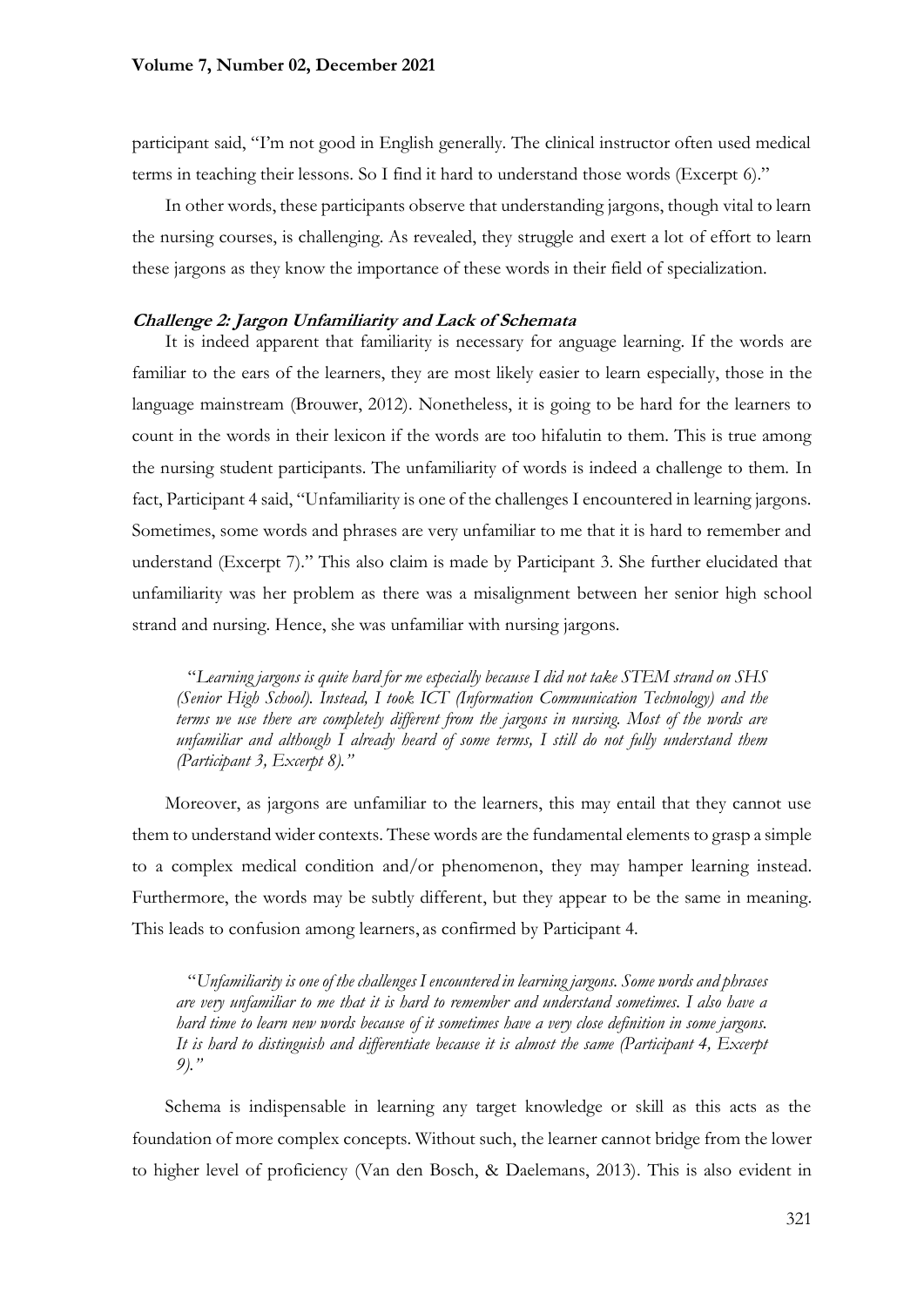nursing jargon learning. The absence of schema on technical terms hampers the fluidity of the edification process. As Participant 5 asserted, the probability of learning jargons is gradual when there is no enough schema.

"*Jargon for me as a freshman is difficult to understand since these are usually a specialized vocabulary that will only understood by experiencing it or through studying. Thus, when I first encountered various medical terms on which I'm not familiar with I felt confused because I do not know if I comprehend it right. Also, when you doesn't have an enough knowledge about the jargon used in a sentence, it is very difficult to understand the whole scenario or the concept or an idea that is being implied (Participant 5, Excerpt 10)."*

This forces two (2) nursing student participants to rely heavily on the available references on the Internet. They search for the definitions to know them. This is very tasky for them as it eats up so much of their time. However, this is still common among the participants.

*Most of the words are unfamiliar and although I already heard of some terms, I still do not fully understand them. There are many times where I would need to search the definition on Google amidst discussion so I can keep up with it (Participant 3, Excerpt 11).*

*As a student who is studying nursing, it is given that I will encounter a lot of nursing jargons. Since it is a medical field, there are lots of words that I need to learn and understand. There are words that I am not familiar that I need to search on Google to deeply understand what it is (Participant 10, Excerpt 12).*

However, Participant 14 also affirmed that though it is challenging to do so, it can still be learned across time. She said, "At first, I find it hard since I'm not quite familiar with the word/s, but as time goes by, I got used to it since I get to hear and use it in my daily life as a student nurse (Excerpt 13)." Exposure to language is indeed one of the best ways to learn it. As years of studying go on, nursing students learn these jargons as observed by the participant.

### **Challenge 3: Phonetic and Orthographic Perplexities**

Aside from the semantics and pragmatics of jargons, two of their concerns are their phonetics and orthography. De facto, most medical terms originate from Greek and Latin (Wulff, 2004). This begins another challenge for nursing students unfamiliar with the phonetic and orthographic systems of both languages. Participant 8 even said, "The challenges that I encountered in learning jargons in mu nursing subjects are: sometimes there is a lack of source in knowing the meaning of the jargon; too hard to pronounce. It is sometimes confusing to spell it out (Excerpt 14). The learners are challenged to acquire these words as these are the kernel languages of medicine. Participant 2 said that she tried repeating the video-recorded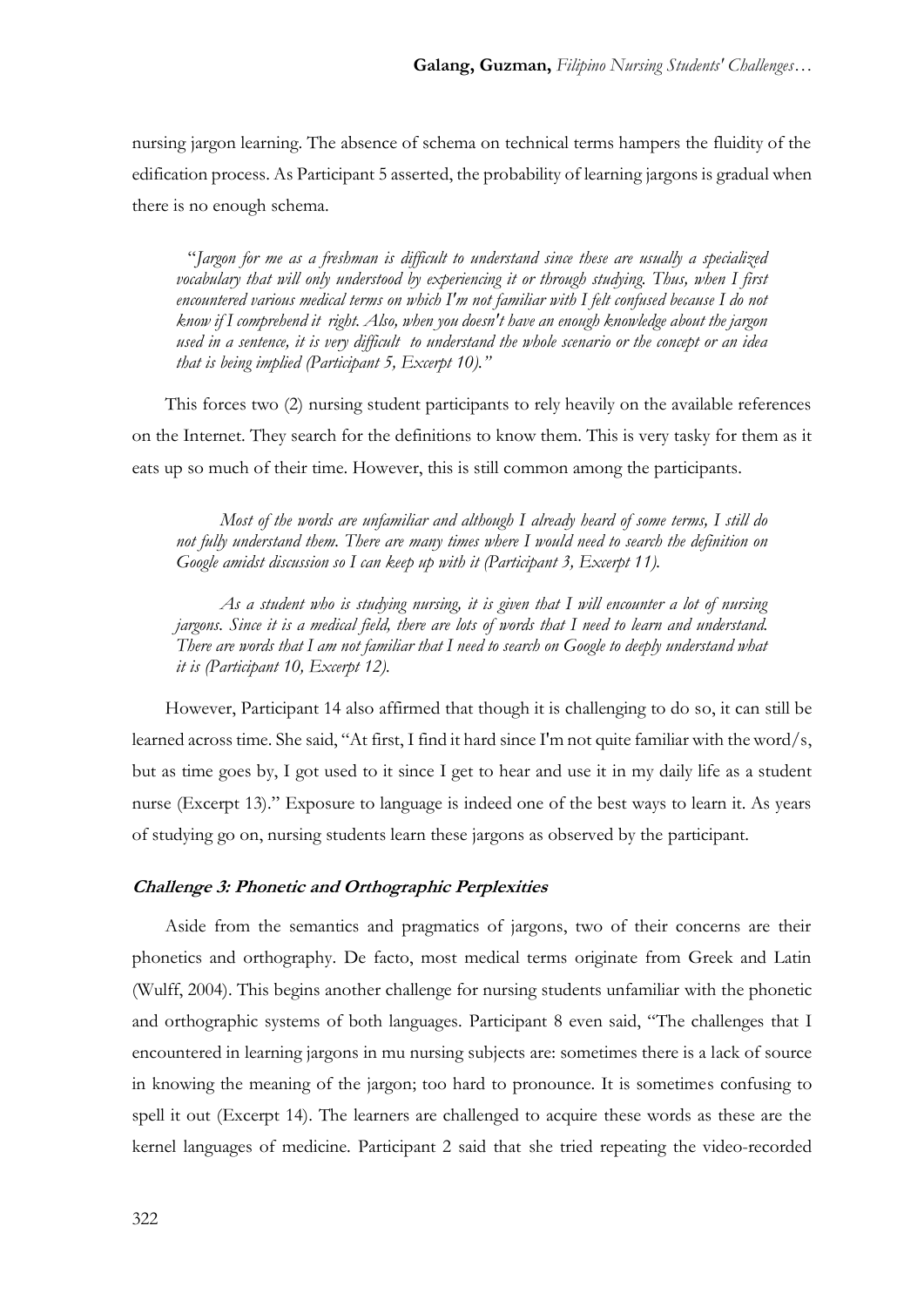### **Volume 7, Number 02, December 2021**

lectures, but still, she seemed forgetful of the terms, resulting in poor performance in learning assessment.

*"Some of the them are hard to spell as well. There are also times that I have to reread terms. When I don't understand the meaning, I also re-watch recorded lectures. There are also times that I forget about them and suddenly, they are included in quizzes and cannot answer them (Participant 2, Excerpt 15)."*

Nursing includes a lot of medicine branches, entailing that there are a lot of jargons to deal with. Hence, pronouncing and spelling out jargons require a lot of effort to learn. This doubles the task of the nursing students to focus more on studying as there are a lot of words to remember.

*"Some of the jargons are not easy to pronounce, so I will search for the proper pronunciation. In addition the spelling is important, because some words can easily understand by knowing the root word. The nursing subject that has a lot of jargons that I encountered is the pharmacology (Participant 10, Excerpt 16)."*

There are indeed a lot of challenges that a nursing student may encounter in terms of learning jargons as he or she takes the program. In summary, the learners need to overcome the challenges of understanding jargons' meaning as they address their unfamiliarity of the terms brought by lack of schemata and their phonetic and orthographic complexities. However, as they experience such challenges, they develop techniques to overcome those.

### **Technique 1: Reading to Learn Jargons**

Reading contributes a lot to learning new words. By nature, this skill is receptive. Through it, words, simple ideas, and even other complex concepts are learned as it provides avenue for a better sense of spelling and meaning. When done aloud with pronunciation guides, the phonetics of these words can be learned better (Fowlert, Swainson, & Scarborough, 2004). However, this also allows the learners to achieve better retention as they continue re-reading these words along with using them in daily conversations.

Participant 1 claimed that she had overcome the challenge of learning jargons by continuously reading these words from time to time to get familiarized and eventually learn them. She said, "I overcome these challenges by simply reading enough and trying my best to understand those jargons in nursing subjects (Excerpt 17). Furthermore, Participant 4 mentioned that reading allows her to improve her nursing jargon lexicon. As mentioned, this skill is a way to improve both specialization expertise and vocabulary. The participant affirmed, " I also read some nursing books to learn and enhance my vocabulary (Excerpt 18).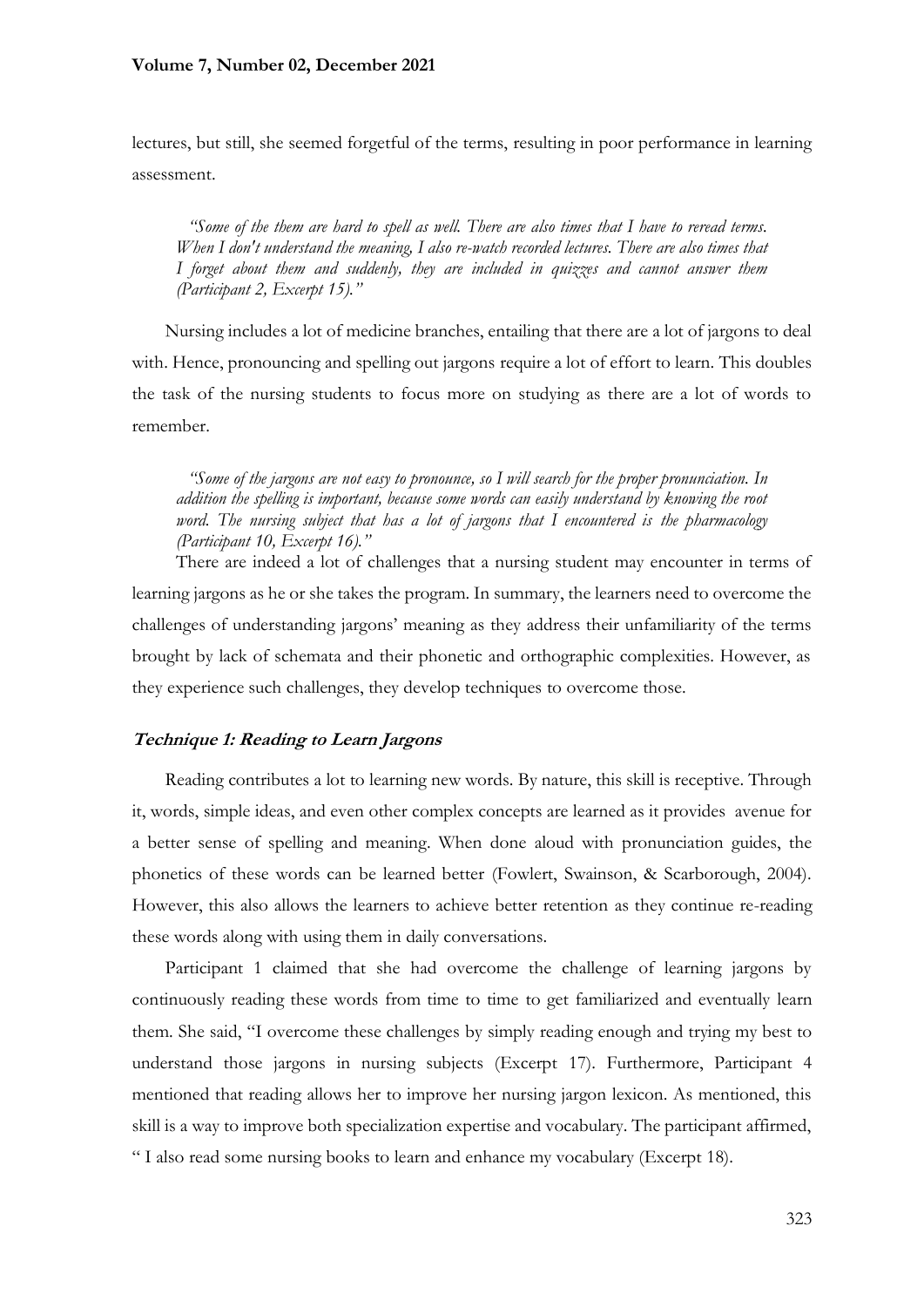Along with the terms, it is also vital to be educated with their definitions. This can be achieved by saying them repeatedly, regularly. In fact, Participant 6 said, "AfterI learned about jargons I always try to read it and while reading it, I also state the meaning so that it will retain on me (Excerpt 19)." Furthermore, Participant 14 narrated, "Like I've said, I used it on my daily life as a student nurse and advance reading has also helped me adapt with those jargons (Excerpt 20)." When this skills develops into a habit, it can serve as an edge for learners. This allows them to cope up with the challenges they face in studying nursing subjects with numerous jargons.

In addition, as the words are used in the context, it becomes easier for the learners to their meanings. Hence, they also use context clues to identify the meaning of the jargons. Participant 3 shared, "However, in some instances, I find it difficult to understand with just a simple definition. I had to find context ideas so I could understand more (Excerpt 21)." In this way, the learner can identify the meaning instantaneously.

### **Technique 2: Searching on the Internet**

Undeniably, the Internet is a source of an insurmountable volume of knowledge reservoir that can edify especially the novices of various fields especially, in nursing (Gilmour, Scott, & Huntington, 2007). It provides researchers with the information they need to accomplish any academic endeavors. This allows them to view an extensive range of information that can add to the students' existing learning. As they explore the information they look for, they are also exposed to the way these words are used in the context of nursing. Hence, this builds better retention.

Participant 3 said, "I mostly search about its definition whenever I do not know a certain term. It is a good method because it somehow gets retained on my brain whenever I do so (Excerpt 22)." Searching for the jargons on the Internet help her develop better retention as she is exposed to the textual context of the words. Furthermore, Participant 4 further shared, "To overcome those challenges, I searched on the Internet for the jargons I have encountered. I reviewed them and understood them (Excerpt 23)." She emphasized that in order to surpass the challenge of jargon learning, it is important to constantly review those as words may be forgotten when they are not used. However, though these words may be deciphered through morphemic analysis, their uses in the context must still be learned. Participant 14 also had the same technique.

*"I analyze the situational question, or analyzing some familiar part of the word, for example if the word is hematemesis I'll use the word 'hema' means blood then analyze the situation*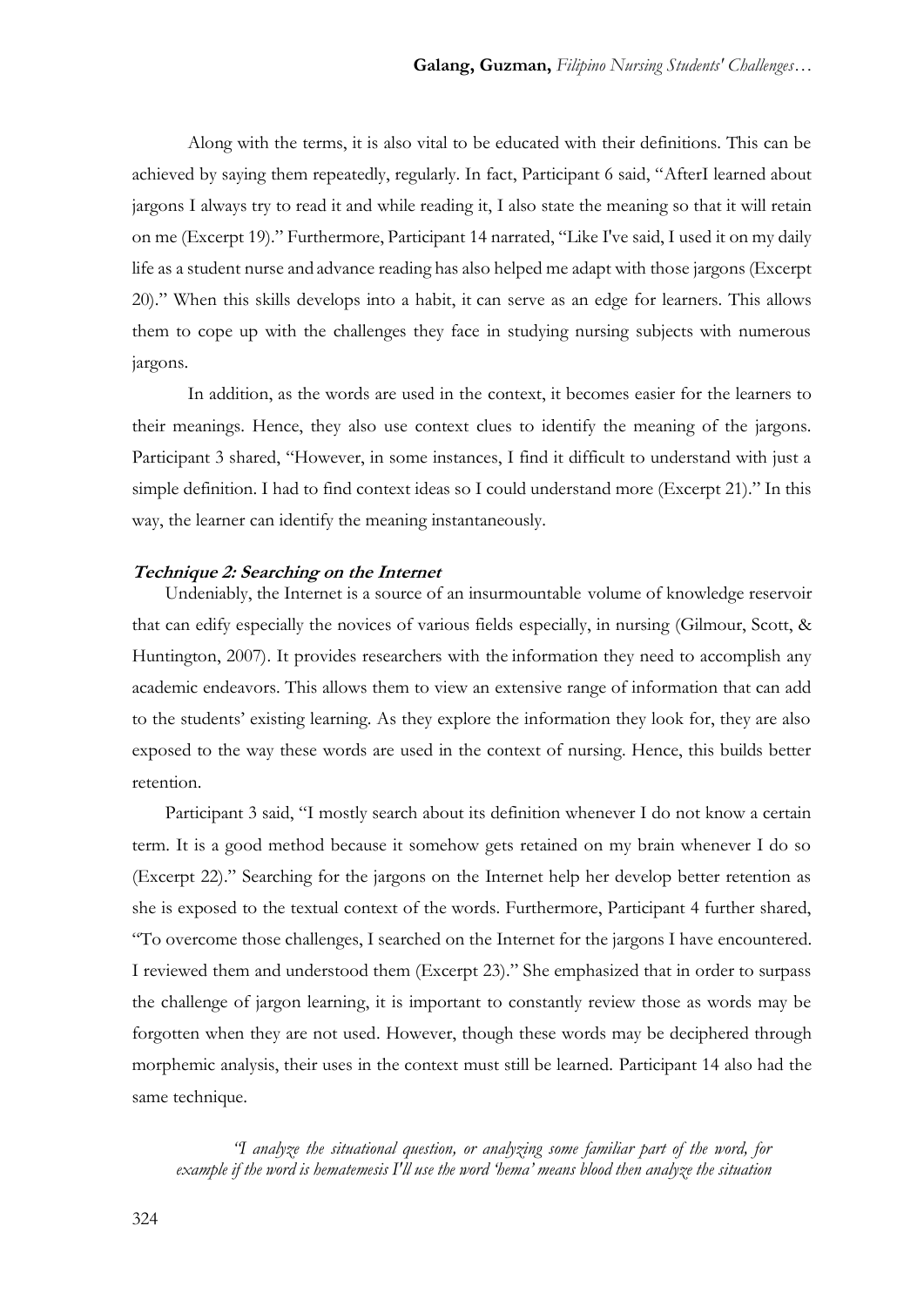### **Volume 7, Number 02, December 2021**

*to know what 'temesis' is then after a quiz I'll search the meaning of the jargon on a browser (Participant 14, Excerpt 24)."*

Participant 7 also added, "In case that I don't know or not familiar with that word, I used Google to search for its meaning for me to understand it (Excerpt 25)." She narrated that along with the terms, the meaning of the words is also searched as a word alone is not enough.

## **Technique 3: Memorization and Familiarization through Recall Techniques and with Nursing and Other Interlocutors**

As mentioned in the previous discussions, one of the least things that may be done to overcome the challenge of learning jargon is memorization (Yusuf, 2010). It is tedious as it requires sharp memory that may be challenging. However, though it may appear to be a serious perplexity, it is essential to perform word structure and meaning analysis which is useful to learn these jargons. In fact, Participant 10 shared, "Some words that have root word can help me to understand the word. For example, the hyperthermia: 'hyper' meaning high, while 'thermia' means the temperature. These are the techniques that I used to analyze and understand the nursing jargons (Excerpt 26)." Nonetheless, with some recall techniques such as noting, mnemonic devices, listing difficult words, watching videos, and even collecting photos, memorization leads to familiarization. As they memorize using the techniques, they also become familiarized.

Furthermore, Participant 2 said that, "I write them in my reviewer and give their meanings. I search for examples and where to use them. I also search for their pictures to have an understanding of what they look like (Excerpt 27)." The participant does a combination of techniques to learn jargons. Noting and listing down the challenging jargons along with their meanings are also helpful. Since the words are sorted, focusing on them is not confusing anymore. This is the habit that Participant 3 developed.

*"Sometimes, I also list down the words that I don't understand. Then, I write down some key words along with them so I could have a clue to whatever the term is. This technique also helps me greatly especially when we need to memorize certain topics that are full of jargons (Excerpt 28)."*

As learning takes place better when most of the senses function, watching videos which includes the sense of sight and hearing, is a good tool to learn more about the jargons. This allows the learners to enjoy being educated with these words. Participant 5 shared, "I read some resource books, watching learning videos and having lecture notes on lessons and concepts that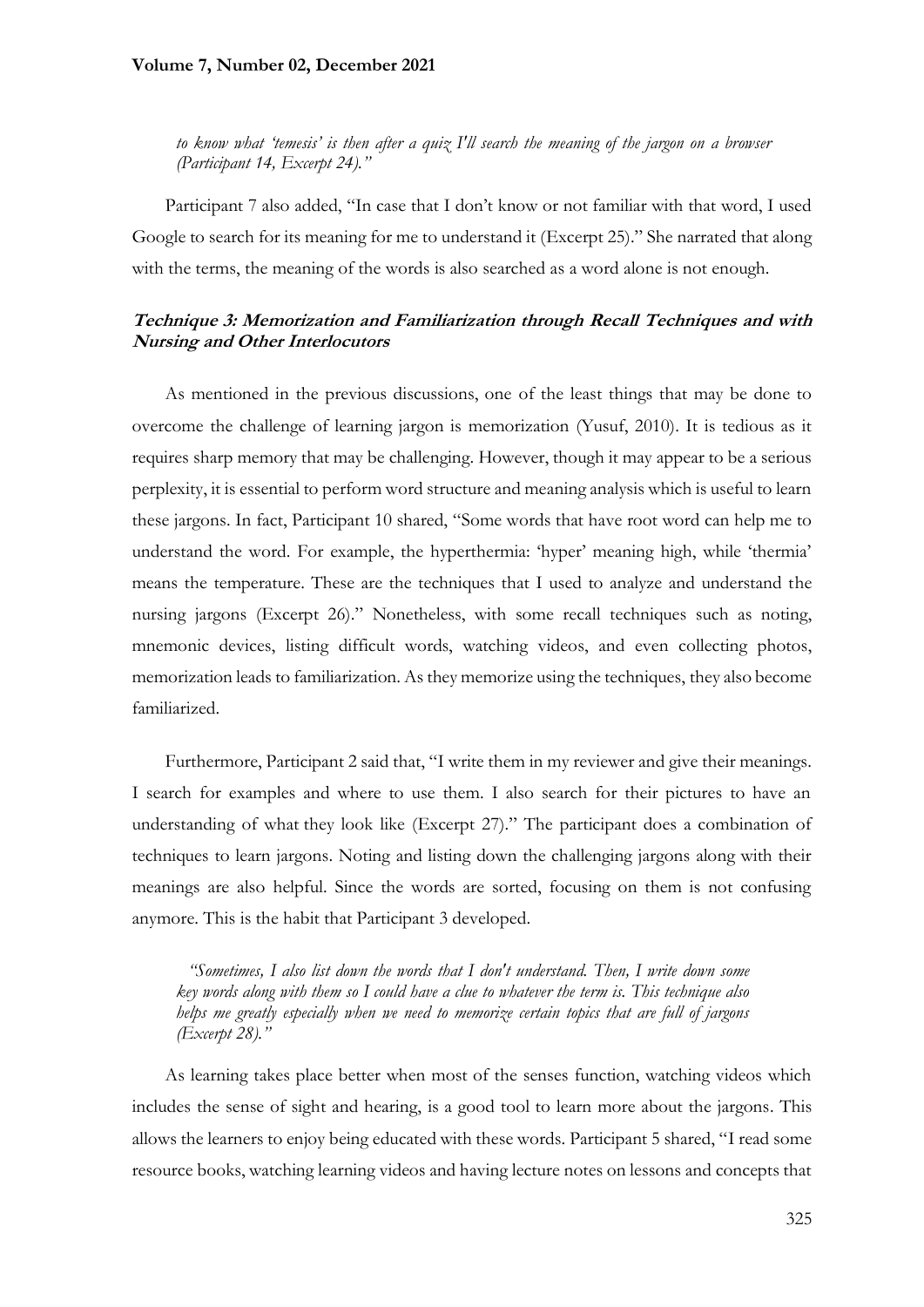having various jargon in order to familiarize to its uses and functions (Excerpt 29)." This is also true wit Participant 2. She highlighted, "When I don't understand the meaning, I also re-watch recorded lectures (Excerpt 30)."

However, familiarization can also be best achieved when these jargons are always used. Word adeptness depends on the frequency of interlocutor use (Gablasova, 2014). When a field novice interlocutor uses words with people who belong to the same discipline, they become used to the words and the more chances that they use those. This is what Participant 6 narrated, "Whenever I speak with my classmates or friends from CON (College of Nursing), we speak using that so that we always familiarize ourselves on those jargons (Excerpt 31)." Participant 11 also shared, "I just tend to enjoy knowing such words, and also sharing it to my sister since I remember things more when I share it to someone (Excerpt 32)." The more an individual becomes exposed to the language, the more one deals with such and becomes knowledgeable of it. The optimal jargon learning and acquisition can be achieved when these words are used in class discussions and conversations with classmates and friends.

### **D. CONCLUSION**

Nursing students encounter a lot of challenges as they learn in the subjects of their program, especially in terms of jargon learning. They find it perplexing to learn jargons especially, those that are not yet part of their schemata. Hence, if the students lack required lexemes, extra effort is needed to learn jargons and this begins the challenge. Unfamiliarity and lack of schemata become the main concerns of these learners. Another challenge that has been identified is the difficulty in spelling and pronunciation. However, as discussed these can be overcome as years of studying pass by.

Though there are some challenges to address, there are some techniques that the nursing student participants use. Reading is still the best one for them as these provide extensive and contextual examples in which the jargons are used. Another is the use of the Internet s a search engine and information reservoir that provides the needed knowledge for the learners. They also memorize and familiarize themselves with words through recall techniques and with nursing interlocutors.

As the challenges and techniques emerge from the responses of the participants, they become insights to improve the language facet of nursing studies. Clinical instructors may consider and even highlight this matter as they teach in their classes. The nursing-field curriculum developers may consider including a course in which students solely focus and learn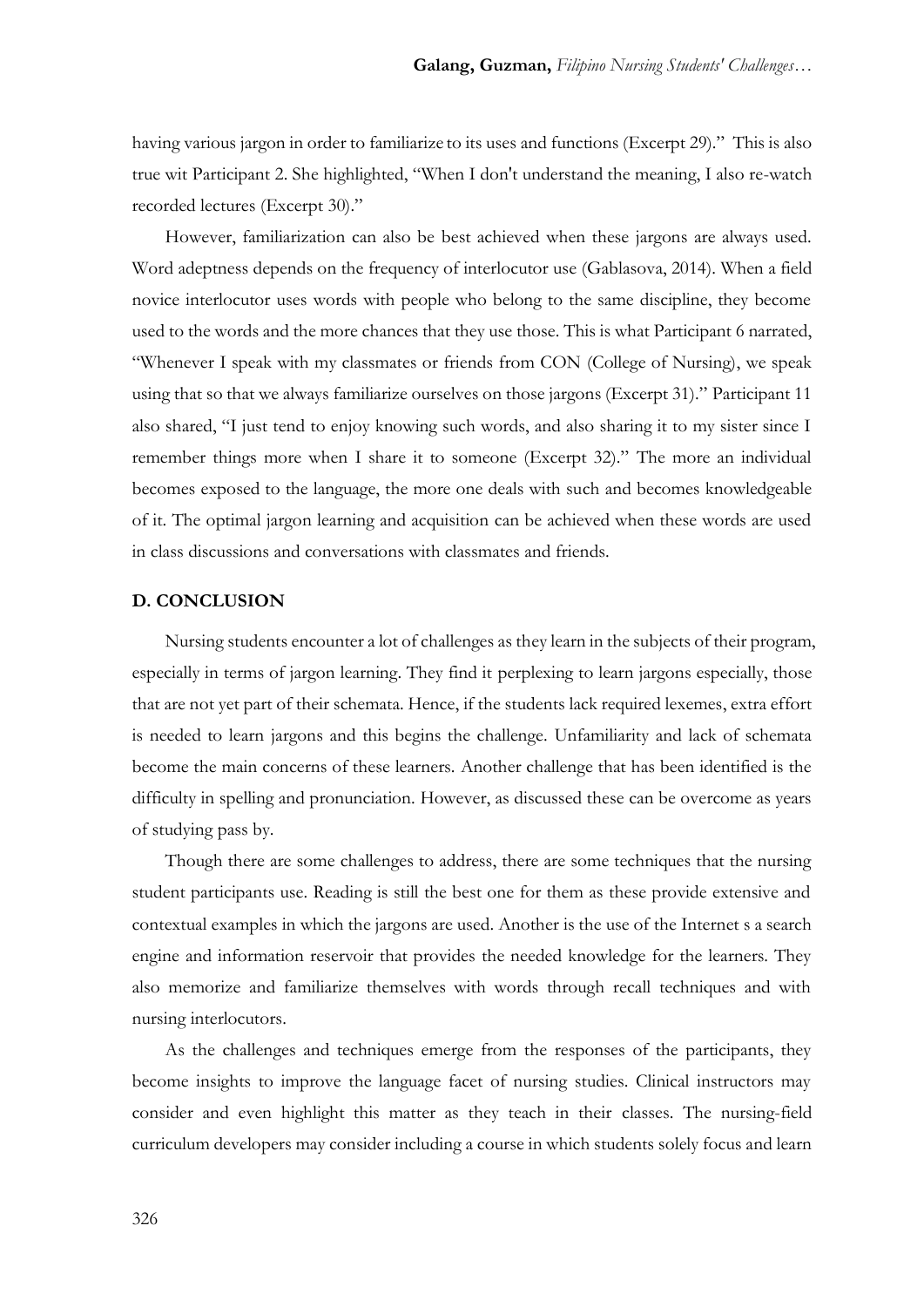about jargons. Through these in consideration, the improvement of nursing academics will be possible.

# **REFERENCES**

- Bell, N. (2012). Formulaic Language, Creativity, and Language Play in a Second Language. Annual Review of Applied Linguistics, 32, 189–205. doi:10.1017/s0267190512000013
- Brouwer, S., Van Engen, K. J., Calandruccio, L., & Bradlow, A. R. (2012). Linguistic contributions to speech-on-speech masking for native and non-native listeners: Language familiarity and semantic content. The Journal of the Acoustical Society of America, 131(2), 1449–1464. doi:10.1121/1.3675943
- Creswell, J. (2012). Educational research: Planning, conducting, and evaluating quantitative and qualitative research. Boston, USA: Pearson Education, Inc.
- Fowlert, A. E., Swainson, B., & Scarborough, H. (2004). Relationships of naming skills to reading, memory, and receptive vocabulary: Evidence for imprecise phonological representations of words by poor readers. Annals of Dyslexia, 54(2), 247–280. doi:10.1007/s11881-004-0013-0
- Fraenkel, J., & Wallen, N. (2009). How to design and evaluate research in education. New York, USA: McGraw-Hill Companies, Inc.
- Fuller, B. (2013). Evidence-Based Instructional Strategies. Nurse Educator, 38(3), 118–121. doi:10.1097/nne.0b013e31828dc2c3
- Fushino, K. (2010). Causal Relationships Between Communication Confidence, Beliefs About Group Work, and Willingness to Communicate in Foreign Language Group Work. TESOL Quarterly, 44(4), 700–724. doi:10.5054/tq.2010.235993
- Gablasova, D. (2014). Learning and Retaining Specialized Vocabulary From Textbook Reading: Comparison of Learning Outcomes Through L1 and L2. The Modern Language Journal, 98(4), 976–991. doi:10.1111/modl.12150
- Gilmour, J. A., Scott, S. D., & Huntington, N. (2007). Nurses and Internet health information: a questionnaire survey. Journal of Advanced Nursing, 61(1), 19–28. doi:10.1111/j.1365- 2648.2007.04460.x
- González, M. A., Goñi-Artola, A., & Campos, A. (2020). Keyword Mnemonics: Effects of Immediate Recall on Delayed Recall. Imagination, Cognition and Personality, 027623662097610. doi:10.1177/0276236620976103
- Henry, S. G., Zaner, R. M., & Dittus, R. S. (2007). Viewpoint: Moving Beyond Evidence-Based Medicine. Academic Medicine, 82(3), 292–297. doi:10.1097/acm.0b013e3180307f6d
- Hirst, R. (2003). Scientific Jargon, Good and Bad. Journal of Technical Writing and Communication, 33(3), 201–229. doi:10.2190/j8jj-4yd0-4r00-g5n0